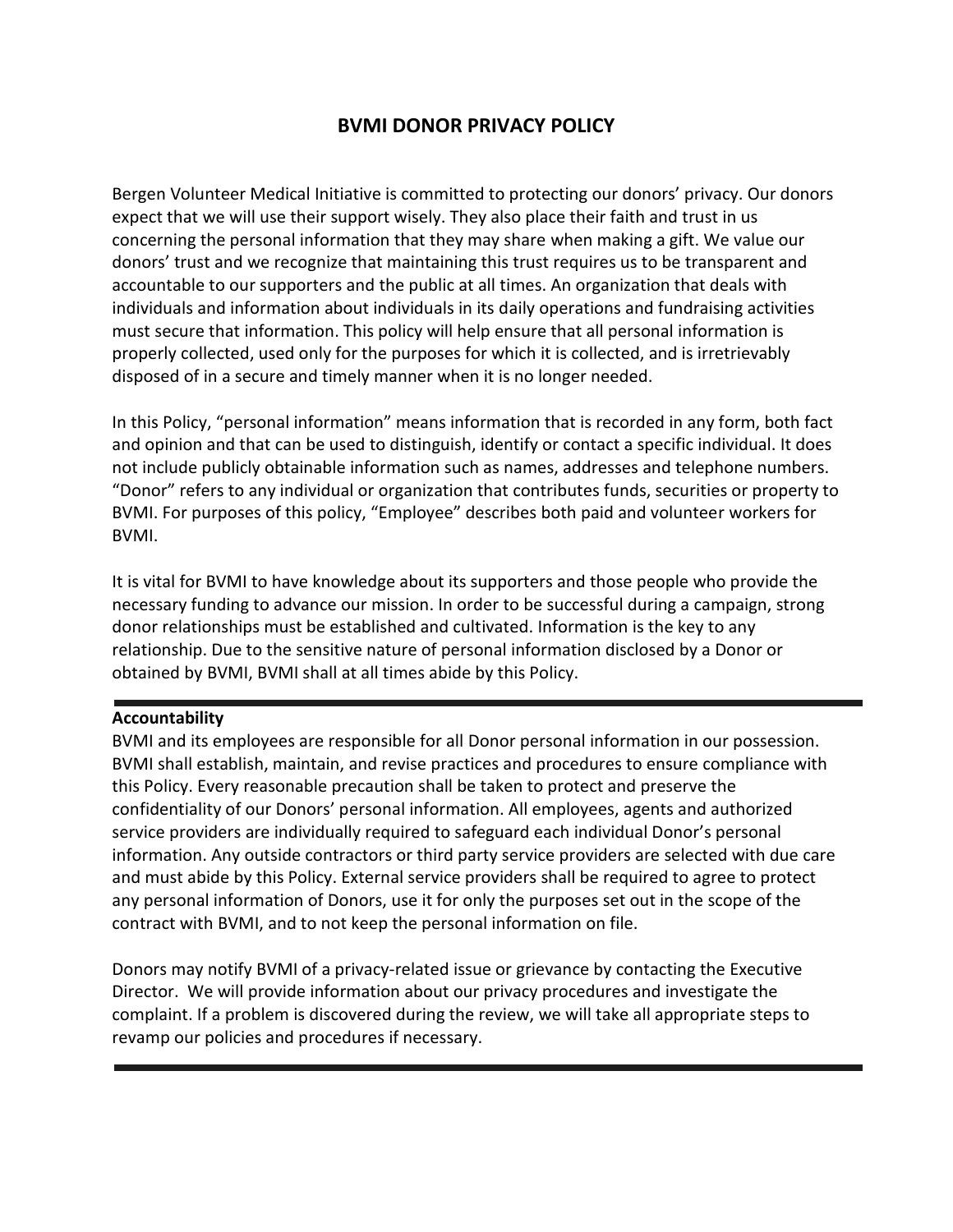#### **Use and Disclosure of Personal Information**

BVMI collects, uses and discloses personal information only for certain purposes that are identified to the Donor. We may use it to establish and manage our relationship with a Donor, as well as providing requested information. Personal information can also help us understand a Donor and identify preferences and expectations. The main uses will involve raising money to reach our campaign goals and to process gifts and return appropriate receipts. To publicly recognize and thank them for their generosity, we occasionally release a list of our Donors. In such cases, other organizations and third parties will have access to our Donor names and in some cases donation amounts.

BVMI holds special events to create publicity for our organization, thank supporters, and raise funds. At some of these events Employees may obtain personal information. If so, Donors will be advised of this fact and the information related to the event will be disposed of properly when it is no longer needed.

We collect Donor information for internal use only, and just to the extent required for our purposes. We obtain relevant personal information about Donors lawfully and fairly.

## **Sharing or Selling of Personal Information**

BVMI does not sell, trade or rent the information and contents of active Donor files to others. BVMI will not share Donor e-mail address with third parties.

#### **Donors' Consent**

BVMI only uses and discloses personal information with specific Donor permission. Donor permission can be in writing or implied, either verbally and/or electronically. Once that permission is given, a Donor may withdraw permission to collect, use, and disclose personal information at any time by giving BVMI reasonable notice, subject to legal or contractual obligations. When a Donor has communicated to BVMI a desire to opt out of the disclosure of his or her information, BVMI will not include the Donor's data to another organization or third party.

Donors who wish to avoid any public recognition may inform BVMI when making a pledge or gift. The option to remain anonymous shall be made available to Donors by BVMI and its appropriate employees. This request for anonymity shall be honored by BVMI until the Donor informs us otherwise.

## **Custody and Care of Personal Information**

The personal information in our possession shall be kept accurate and up-to-date. Donors may always correct their personal information if they believe that our records are not correct. If a Donor feels that any of our information about them is inaccurate or incomplete, the Donor has the right to ask us to change it or delete it. If a Donor's personal information is wrong in any way, BVMI will make the required changes.